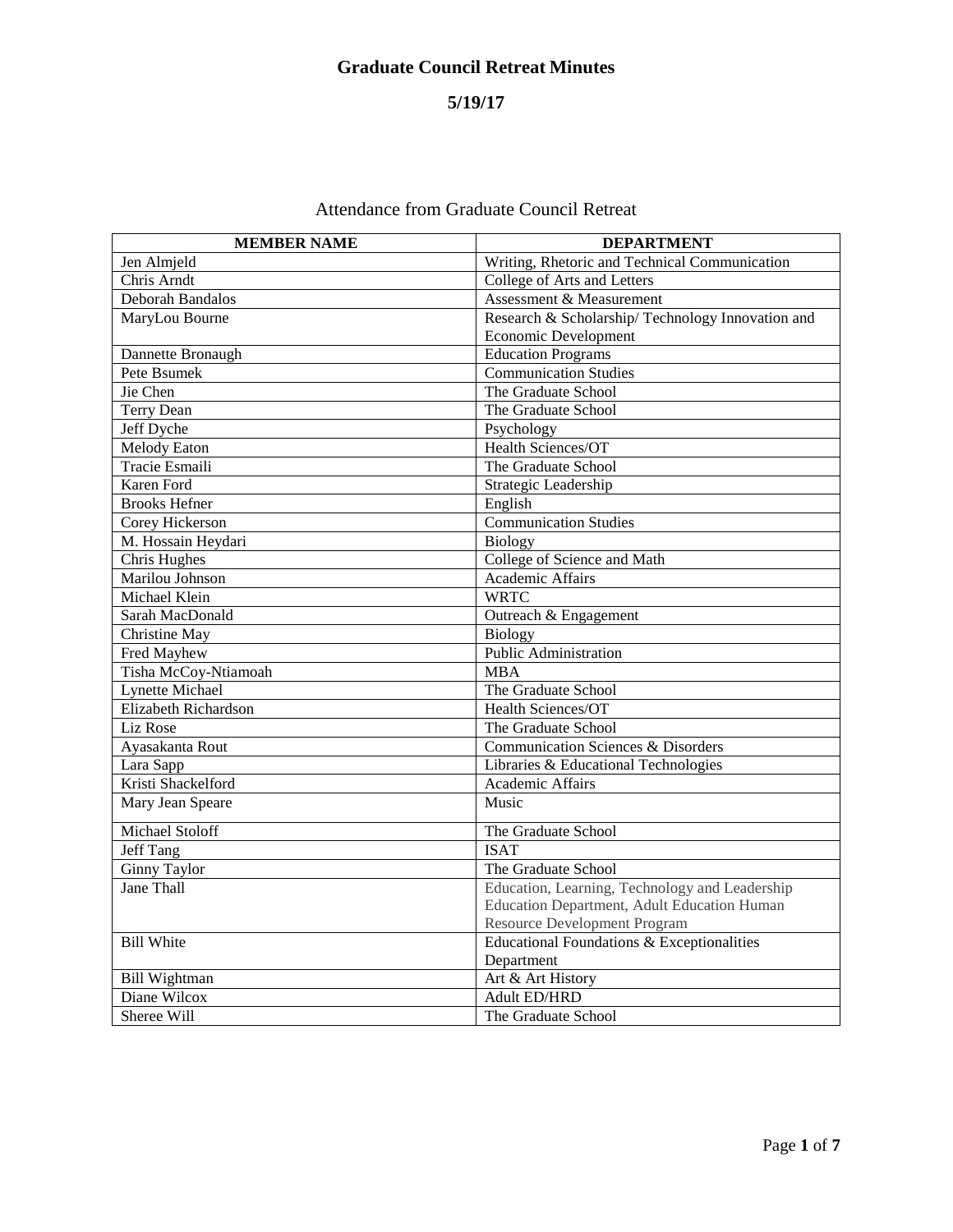### **5/19/17**

**I.** The minutes from the last meeting of the Graduate Council (March 2017) were approved. Michael Klein made the motion for approval which received a seconded motion from Dannette Bronaugh.

### **II.** Discussion and Action Items

### **1. TGS's APR External Review Report: Response to the Recommendations**

- The process was very comprehensive, inclusive and systematic. Many units were involved including Academic Unit Heads, Department Heads, etc.
- This was an APR of the graduate school and graduate education at JMU.
- Offered the opportunity to gather feedback and thoughts of the recommendations.
- Michael Stoloff headed the APR Committee.
- Self-study, development and surveys all contributed as well.
- Recommendations from Graduate Council members and all heads for response.
- Identifying the strengths and weaknesses of The Graduate School.
- Recommendations 1-5 were things to do soon. Recommendations 6-10 were things to do later.
- Numbers on the table were mixed up on purpose  $(1&6, 2&7, 3&8, 4&9)$ and 5&10). Wanted the groups to be randomly seated in order to consider the various recommendations, give feedback, have a conversation, make key points, be prepared to share the ideas with the group which will give commentary and perspective.
- Wanted groups to formulate consistent responses.
- 15 minutes to discuss amongst the group.

#### **Number 1: Automate processes for greater efficiency**

• The consensus from the group was that it was a great idea. How do we go about automating everything? The ideal is for less paperwork (too many forms as it is). Trying to automate grant sponsorship. Was very helpful process. The registrar is integrating it as well.

#### **Number 2: The Graduate School must overbook offers of admission and assistantships**

- Will JMU cover overbook assistantships? Create a pool of assistantships that will open up after May 1. Everyone who was promised an assistantship will have signed up. Anything that is left over will be opened up. Standardized timing of job postings across campus. Assistantships awarded across campus.
- Top tier students want higher caliber assistantships. The Graduate School serves as a voice that will assist in the academic experience for graduate students. Their work as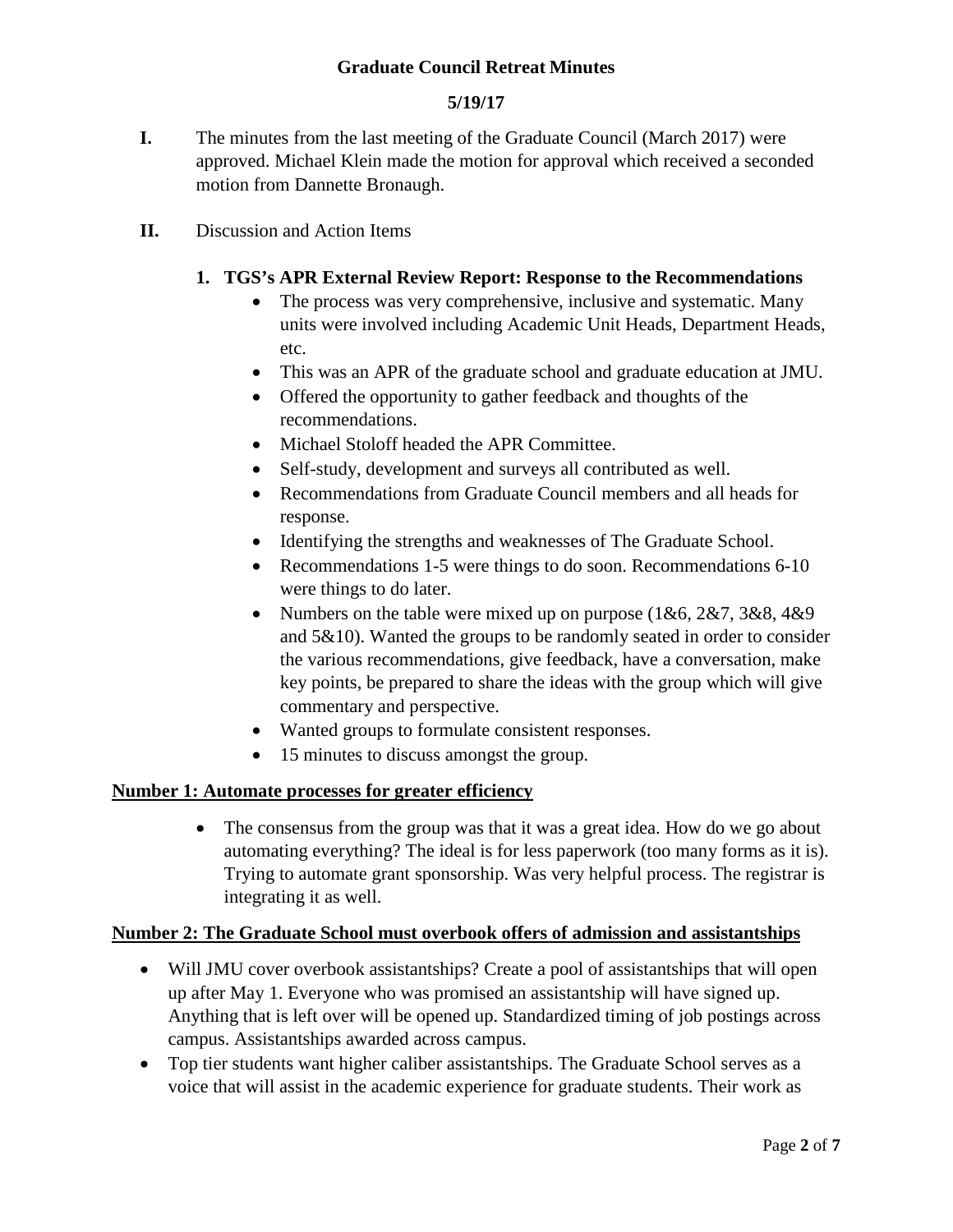# **5/19/17**

GA's is not cheap labor but beneficial to their overall experience and preparing them for future jobs.

- Can the pool be divided? Maybe an April  $15<sup>th</sup>$  deadline...and summer admission will be offered later. In order to avoid a waiting list.
- Close to using our budget. Have not approached this in a long time. Academic Affairs encourages us to overbook and aggressively get offers out there.
- Tuition deposit can be an idea. Three programs already have that.
- Assistantship waitlist is a good, creative idea.

# **Number 3: Articulate the centrality of Graduate Education's importance to JMU**

- How do graduates contribute to undergrads? Data is needed.
- How about mentoring? Teaching? Outreach into the community? Grants? Scholarships?
- There are a lot of Double Dukes. They feel their experiences blended together.
- We should track alumni about their graduate experiences after the JMU experience.
- This is a problem at most comprehensive institutions...the undergrad experience drives the institution.

# **Number 4: Clarify role at University**

- 5 Year Program should begin immediately.
- How should we properly advise them? Need a smoother transition between the  $4<sup>th</sup>$  and  $5<sup>th</sup>$ years.
- The Graduate School makes the  $5<sup>th</sup>$  year better.
- Better communication and interface between graduate students and writing centers.
- Graduate students want to feel a part of something.
- Student Success Center needs more resources to assist graduate students.
- There is more focus on the undergrad experience.
- How to tackle assisting PhD students who are not interested in an academic path. There are no resources readily available.
- CAP establish solid contacts, better resources.
- This issue is discussed a lot training/working with graduate students in careers beyond academic track.
- How to properly translate skills into new areas? New program developments? Possibly grants?

# **Number 5: Restructure Graduate Council to form a nimble advisory board**

- \* A small Executive Committee should meet more frequently. This committee will encourage more voices.
- Executive Committee more the norm. Need 1 representative from each college. Can have one large meeting per semester. The large body is needed to make program changes.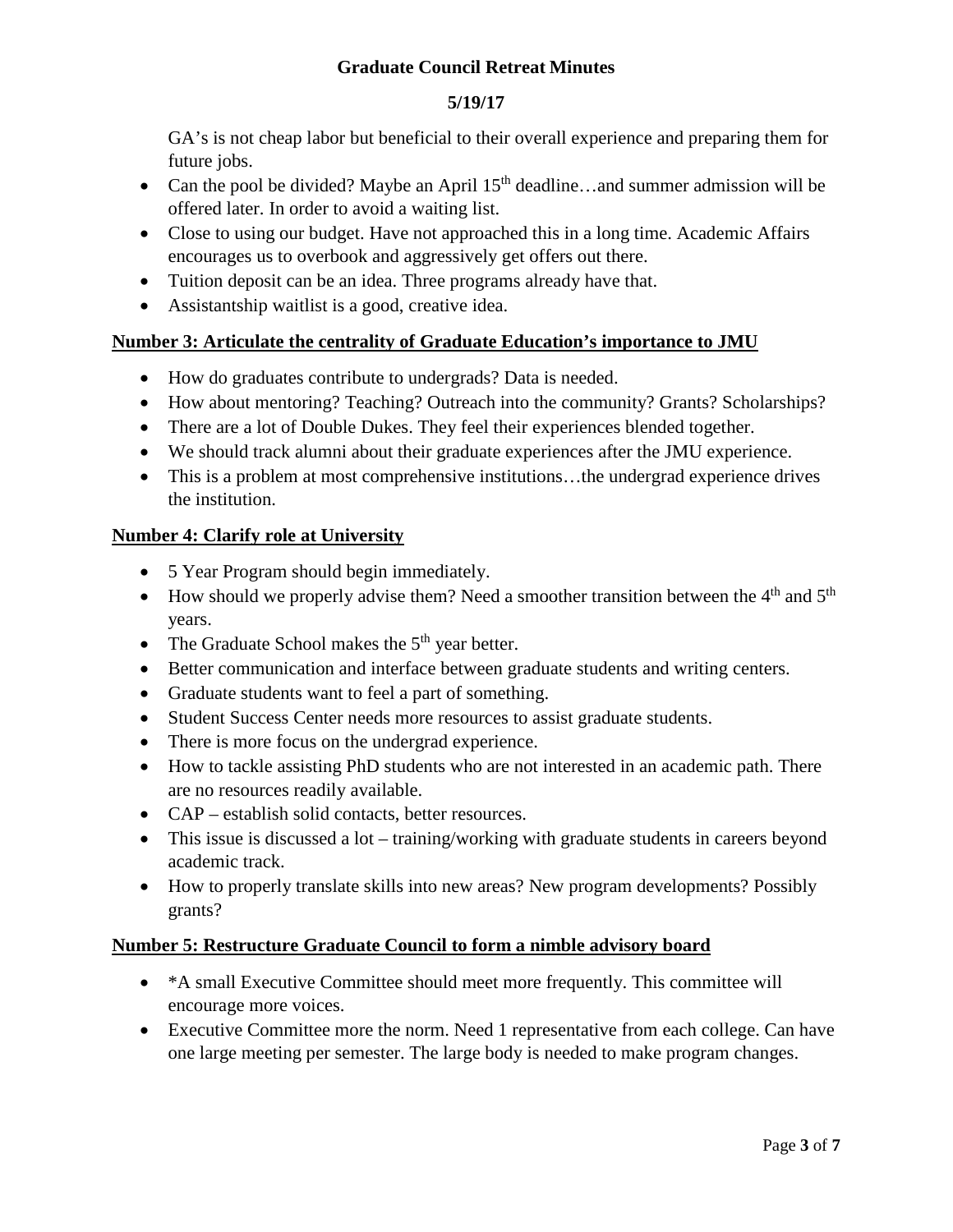# **5/19/17**

• The Graduate School is on everyone's radar. Graduate education is significant and important at JMU. It should be on more people's conscience. Encourage closer relationships between Deans and The Graduate School.

### **Number 6: International Students and Programs**

- We need to get more international students applying and we are struggling to hold them.
- The amount we do have is not competitive with other universities.
- We lose them to other major universities.
- They need a stronger support system once they are here: international and diversity in general.
- Easy to get them to apply but hard to assist them once they are here: health insurance, apartments, etc.
- Avoid financial hardships once they arrive.
- Need assistance with Visa issues, bills, social security numbers, real world paperwork. Literacies needed to live in the states.
- Sponsorship of these students?

#### **Number 7: Cohen Center**

- Need more programs. Encourage professionalization and leadership training.
- Make it visible for The Graduate School.
- Work with Advancement for grants.
- Under The Graduate School through Terry, part of student support.
- Potential in graduate education and graduate training.
- Cross disciplinary connections. Roll out the rebranding of the center by January.

#### **Number 8: Improve graduate stipends/assistantships/tuition waivers**

- Health coverage, housing assistants.
- Access and Inclusion to help with housing/schooling for the families of graduate students. This is offered to faculty members.
- Stipends. Compare to other major schools. Make changes not out of proportion.
- Out of state students especially need help. It's too costly the out of state rate is high.
- Advocate for a lower rate.
- 52% of applicants are out of state. We need to address the issue of high rates. Focus on competitors.

#### **Number 9: Be sure any outcomes are measurable**

- Measurements not useful for The Graduate School.
- Data should be meaningful, useful and actionable.
- Need conversations to help make this happen.
- Need assessment template. What do programs need?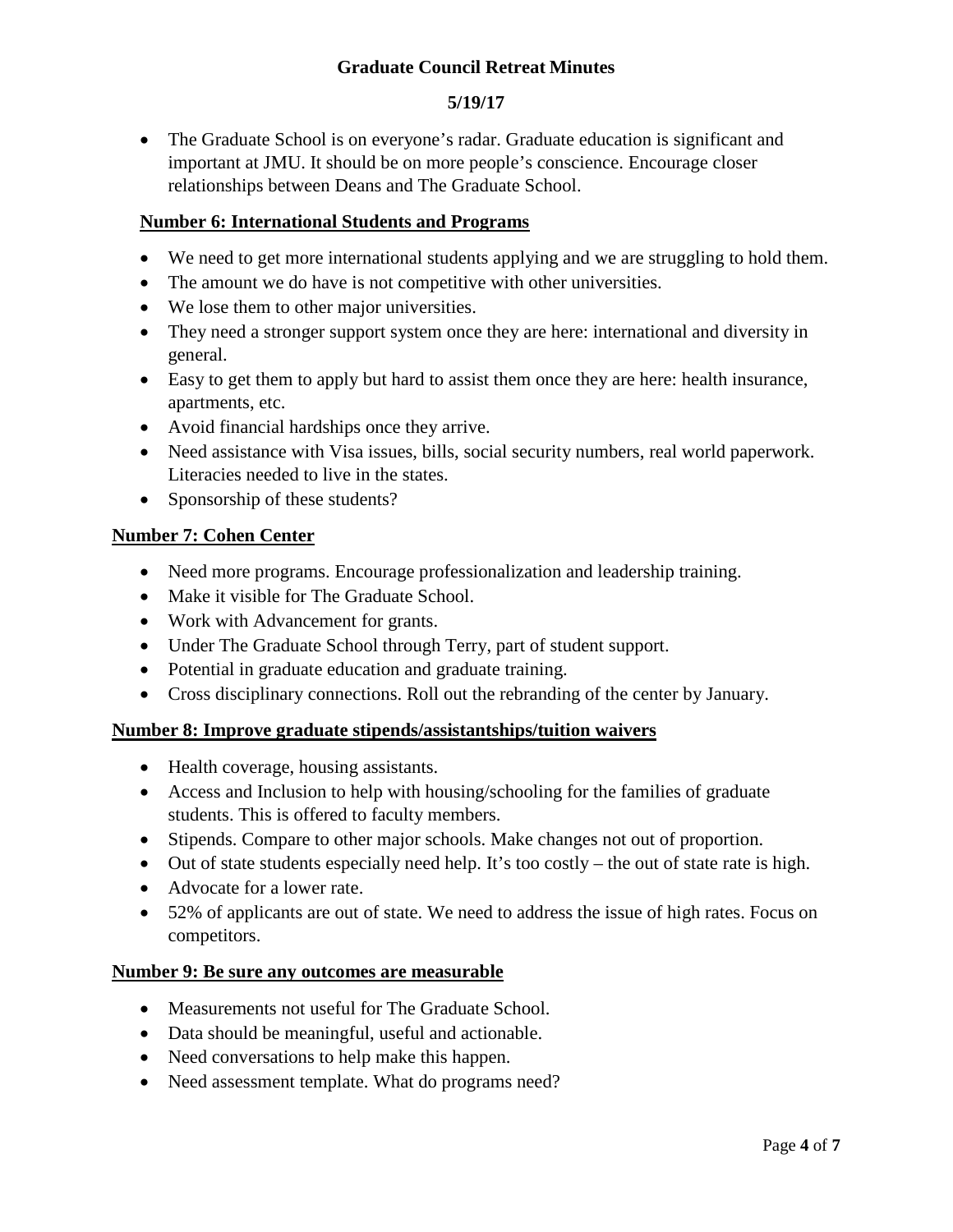### **5/19/17**

#### **Number 10: Alumni and Community Advisory Board**

• Explore and work with Terry Dean on that prospect.

### **2. Graduate Admissions and Graduate Certificate Programs Taskforce Reports**

- The Graduate Council has discussed this issue and it needs closure.
- The Certificate Program is an important area that was studied by the External Review Team.
- Main activities of the Graduate Admission Task Force is to improve the process of graduate school admissions. This will be a step for next year.
- Admission requirements will encourage students to apply.
- Membership is voluntary.
- Discontinue university-wide requirement of standardized test scores. This has been approved.
- Changes to English proficiency requirements for international applicants. Briefly discussed by the Graduate Council before and continued it at the retreat.
- Outline the best practices and recommendations to help graduate programs develop rigorous but inclusive admission standards.

# **3. English Language Proficiency Requirements**

- All international students must demonstrate proficiency in reading, writing, speaking and listening in English.
- TOEFL and IELTS minimum scores are highest in the state and among other peer institutions.
- JMU has made exceptions for lower scoring students in the past and these students were successful.
- International students pay very close attention to details of published criteria. They figure there are no exceptions.
- We need to encourage more flexible criteria to international students.
- Since 1997, 178/184 international students successfully finished their programs.

# *Proposed English Language Admissions Policy*

- 1. Prior degree earned at an institution where English was the primary language of instruction.
- 2. Satisfactory test scores. TOEFL (80 or above) and IELTS (6.5) and the subtests must be satisfactory in reading, writing, speaking and listening.
- 3. Successfully complete English language preparation programs for graduate school offered by Study Group, EMU, and ELS.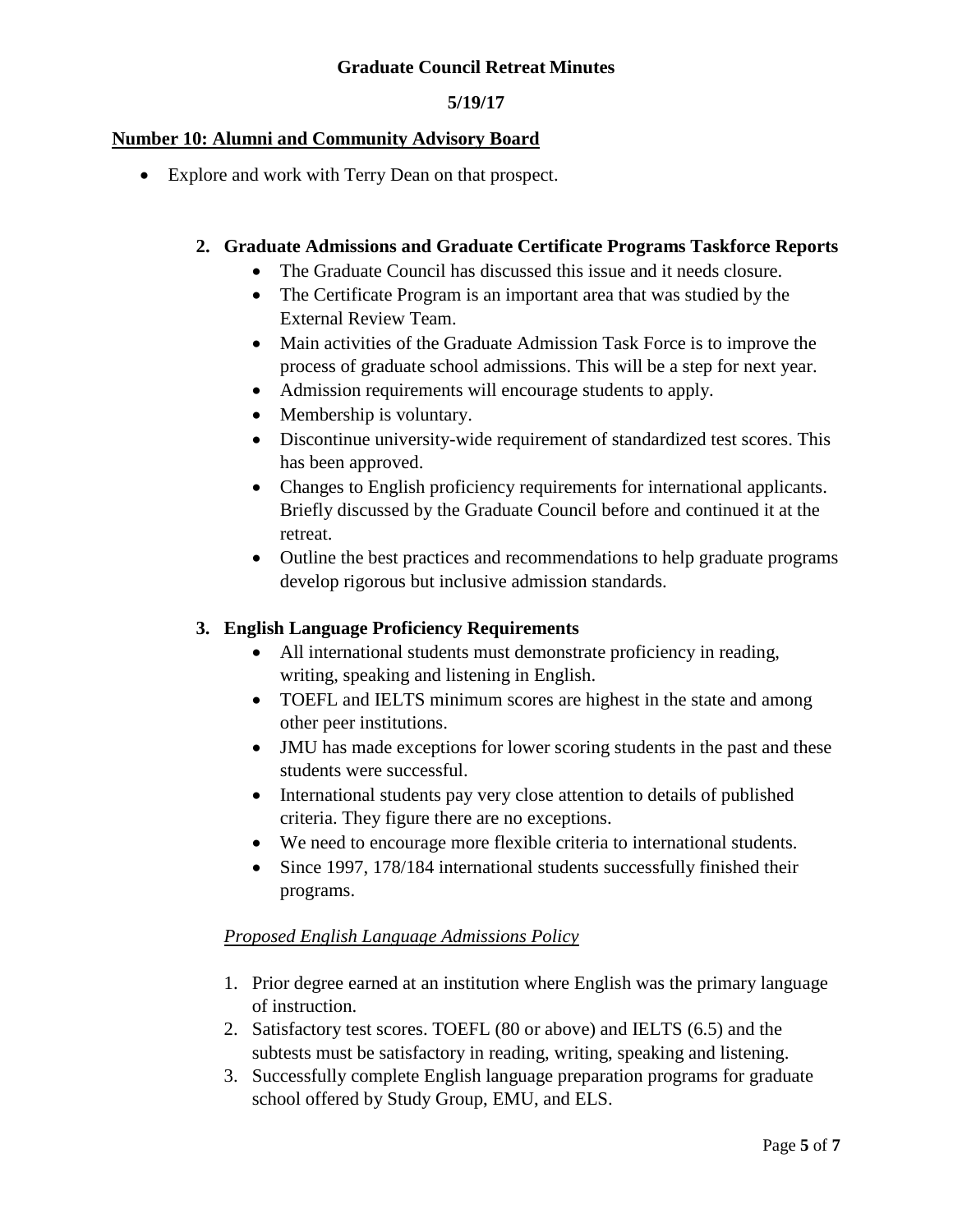# **5/19/17**

- 4. Offer alternative evidence of the English language proficiency for consideration.
	- $\checkmark$  Make this a note instead of an actual policy. Examples of alternative evidence include "Candidates with exceptional circumstances may present alternate evidence (which will be reviewed) of English language proficiency for consideration by The Graduate School."
	- $\checkmark$  Send vote for #4 as note with specific examples instead of specific item.
	- $\checkmark$  OIP/international students will examine the wording.
	- Programs will make the primary decision. The Graduate School will inquire of the decision and the program can back it up.
	- Certain programs do require more stringent English requirements.
	- The council likes the idea of options for more diverse students and it will encourage diversity.
	- 10% of international students apply yearly. We want to increase this enrollment.
	- What support can we put in place for these students?
	- OIP is committed to helping students.
	- The Student Service Learning Center needs more built in support for these students.
	- We need to get support in place and increase the international applicants by 2019.
	- Work with partners on campus for better support.
	- Baseline policy across the board. Individual programs can be more specific in their decisions.
	- Test score is different when you compare the original paper (600) maximum) to the computer (120 maximum). The transition of the test scores has not been discussed at JMU for a while.
	- Conditional acceptance for students with lower scores. Work with students to raise their score after the first semester.
	- Embassy Program under Study Group on campus. Develop English language skills. 4 or 8 week intensive programs. "Ok" skills to higher level. These formal programs will have to be paid for by students.
	- Students should know how to improve if they weren't admitted. Provide real reasons and not be so vague.
	- The particular program will give reason and it's not up to TGS.
	- Best Practices Recommendations to start in fall 2017. Standing recruitment and admissions commissions will replace the Taskforce to develop and document the best practice recommendations.
	- The Graduate School will regularly schedule meetings for Program Directors, Faculty, and Staff to discuss recruitment and admission policies.
	- Continue this discussion at the next Graduate Council Meeting.